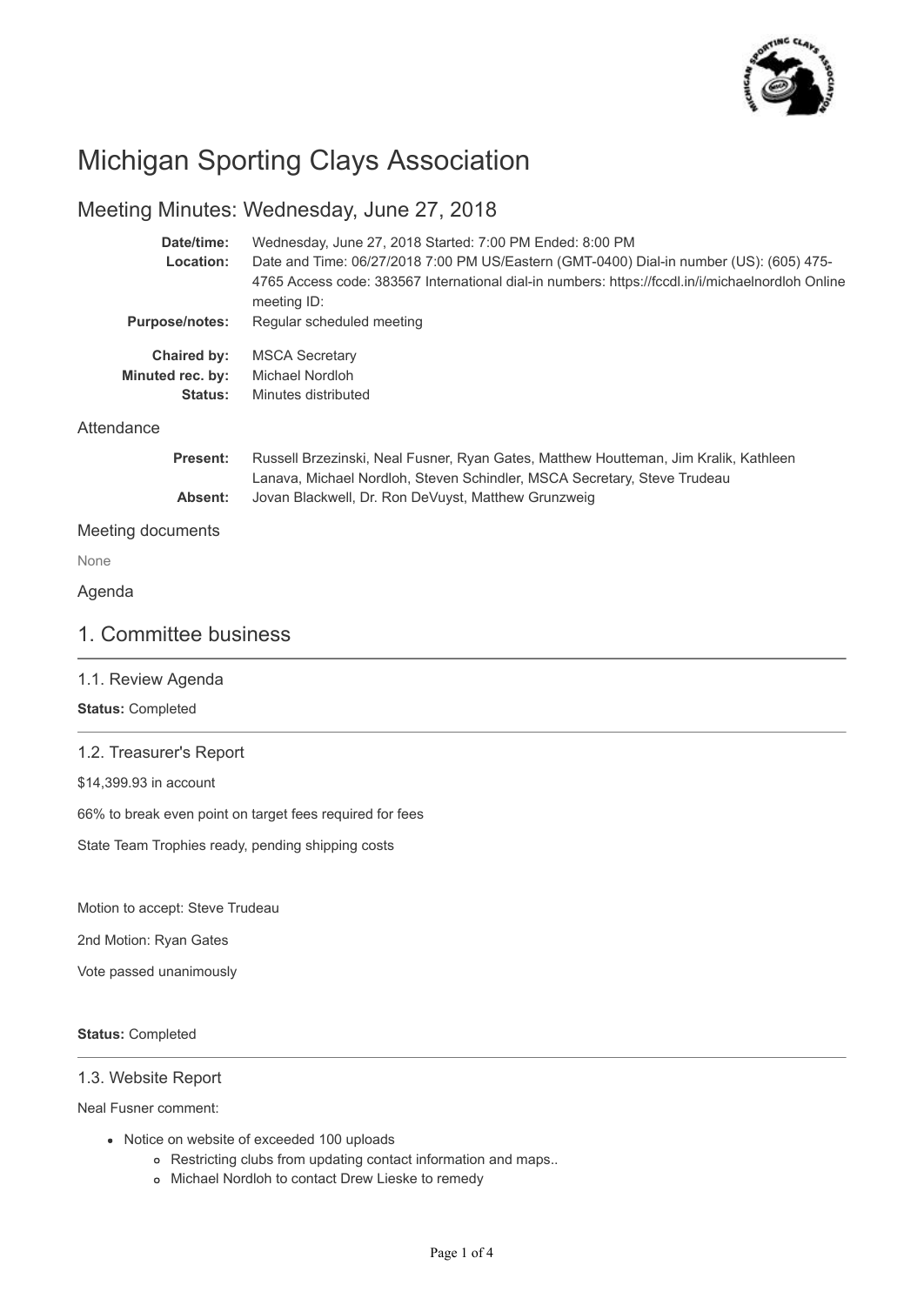

Ryan Gates: Add recognition for Michigan All State Team members to website

Kathy Lanava comment:

- Face shots of board members?
- Board members to provide headshots for updating member photos on website.

Ryan Gates: Motion to close

Steve Schindler: 2nd Motion

Motion passed unanimously

**Status:** Completed

# 2. OLD BUSINESS

#### 2.1. 2019 MSCA Monetary Committments

Establish and determine monetary commitments for the 2019 Michigan State Sporting Clays Championship and the 2019 Great Lakes Sporting Clays Championship, which will be open for bids until April 1, 2018.

Notes from 05/07/2018 minutes: *Due to the prospect of reduced revenue for 2018, the Board is considering adjusting the monetary commitment.* 

Neal Fusner:

Motion to increase state target fees to \$0.03/target (1/1/2019)

Steve Schindler: Second Motion

Motion has passed unanimously

**Status:** Completed

#### 2.2. Hillsdale Meeting

Hillsdale had issues with:

- reusing old targets
- unregistered contestants entering course
- running European tournament with 2 man squads

sub-committee offered dates to meet with Hillsdale. Hillsdale rejected all date offers.

Neal Fusner reports that the course has been reset and been informed that no NSCA registered shooters have been or will be allowed to shoot the course prior to the next event.

All MSCA members participating are asked to observe and report on 6/29/2018.

Closed

**Status:** Completed

## 3. NEW BUSINESS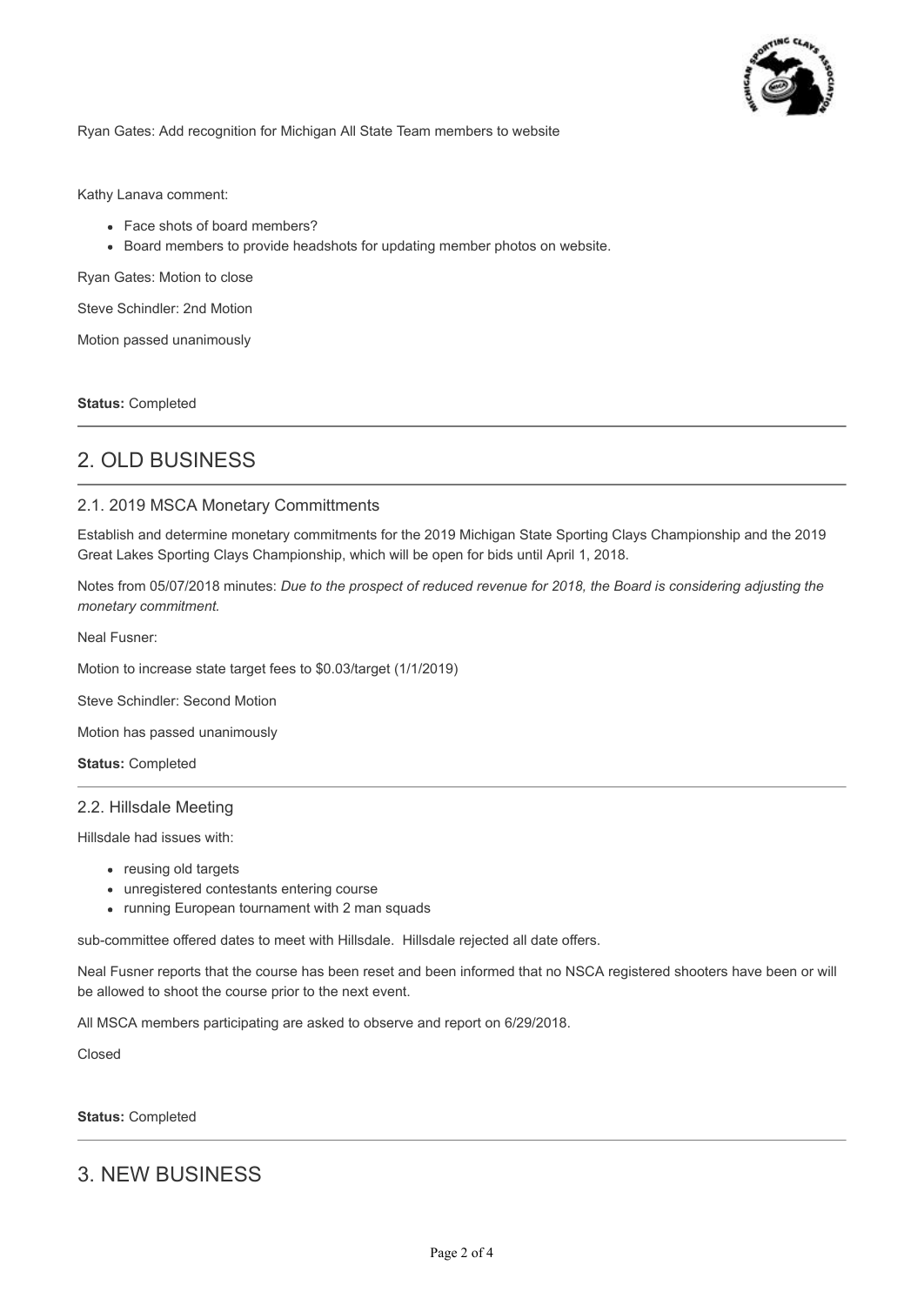

### 3.1. NSCA Charter Discussion

With the release of the NSCA Charter (version 6-5-18) this section shall provide a chance for all members to discuss the Charter and how it may affect the sport within our state.

Delegates urged to renominate for representation.

Closed.

**Status:** Completed

#### 3.2. MSCA By-Laws

Jim Kralik distributed updates to the MSCA By-Laws (6/12/2018) via email. All MSCA board members are asked to review and document any changes.

Parked to November annual meeting.

**Status:** Parked

3.3. State Championship and Great Lakes Championship Bid Distribution (Late)

With new election of Secretary we need to catch up on a few items. Most notably, the distribution and collection of bids for the 2019 State Championship and Great Lakes Championship. Please see the attached previously used bid for and list of suggested recipients for review/update prior to distribution.

Neal Proposed requirement for commitment to electronic registration capability:

Michael Nordloh to distribute on 6/28/2018

#### **Status:** Completed

#### 3.4. Hall of Fame Plaques

- 1. Neal Fusner has raised concerns of running out of material for adding HoF inductees
- 2. Russ/Ryan to update on Matt's takeaway HoF plaque

Current capacity is 111 plaques for remaining HoF inductees.

Item closed.

**Status:** Completed

3.5. New Registered Clubs for 2019

2019: Foursquare has expressed interest in hosting NSCA registered shoots

Bay County Sportsman Congress has expressed interest in 2019 registered shoots.

#### **Status:** Parked

#### 3.6. Diminishing Registered Shoot Inquiry

Develop sub-committee to:

- 1. Survey clubs on various points regarding
	- How registered shoots are beneficial/non-beneficial.